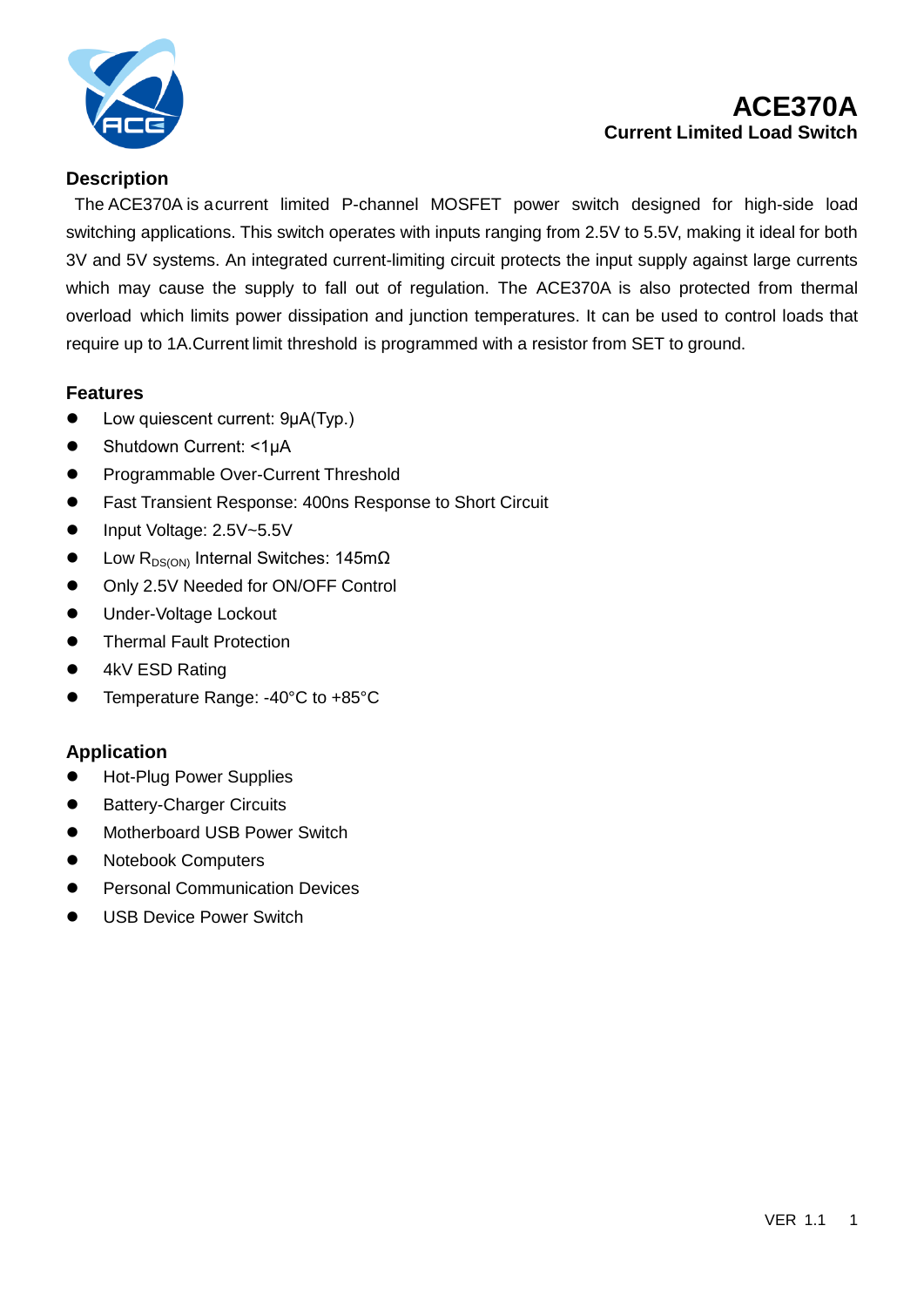

# **ACE370A Current Limited Load Switch**

### **Absolute Maximum Rating**

| <b>Parameter</b>                         | <b>Symbol</b>                    | <b>Ratings</b>        | <b>Units</b>         |
|------------------------------------------|----------------------------------|-----------------------|----------------------|
| Input Voltage                            | $\mathsf{V}_{\mathsf{IN}}$       | $-0.3 - 6$            | V                    |
| CE, SET, OUT Voltage                     | $V_{CE}$ , $V_{SET}$ , $V_{OUT}$ | $-0.3 - V_{IN} + 0.3$ | V                    |
| <b>Maximum Continuous Switch Current</b> | <b>IMAX</b>                      | 2                     | A                    |
| <b>Power Dissipation</b>                 | Pd                               | 400                   | mW                   |
| <b>Operating Temperature Range</b>       | Topr                             | $-40 - +85$           | $\rm ^{\circ}C$      |
| <b>Junction Temperature</b>              | T,                               | 125                   | $\mathrm{C}^{\circ}$ |
| Storage Temperature                      | $\mathsf{T}_{\mathsf{stg}}$      | $-40 - +125$          | $\mathrm{C}^{\circ}$ |
| ESD Rating2 - HBM 4000 V                 | <b>VESD</b>                      | 4000                  | V                    |
| Soldering Temperature & Time             | Tsolder                          | $260^{\circ}$ C, 10s  |                      |

## **Ordering information**